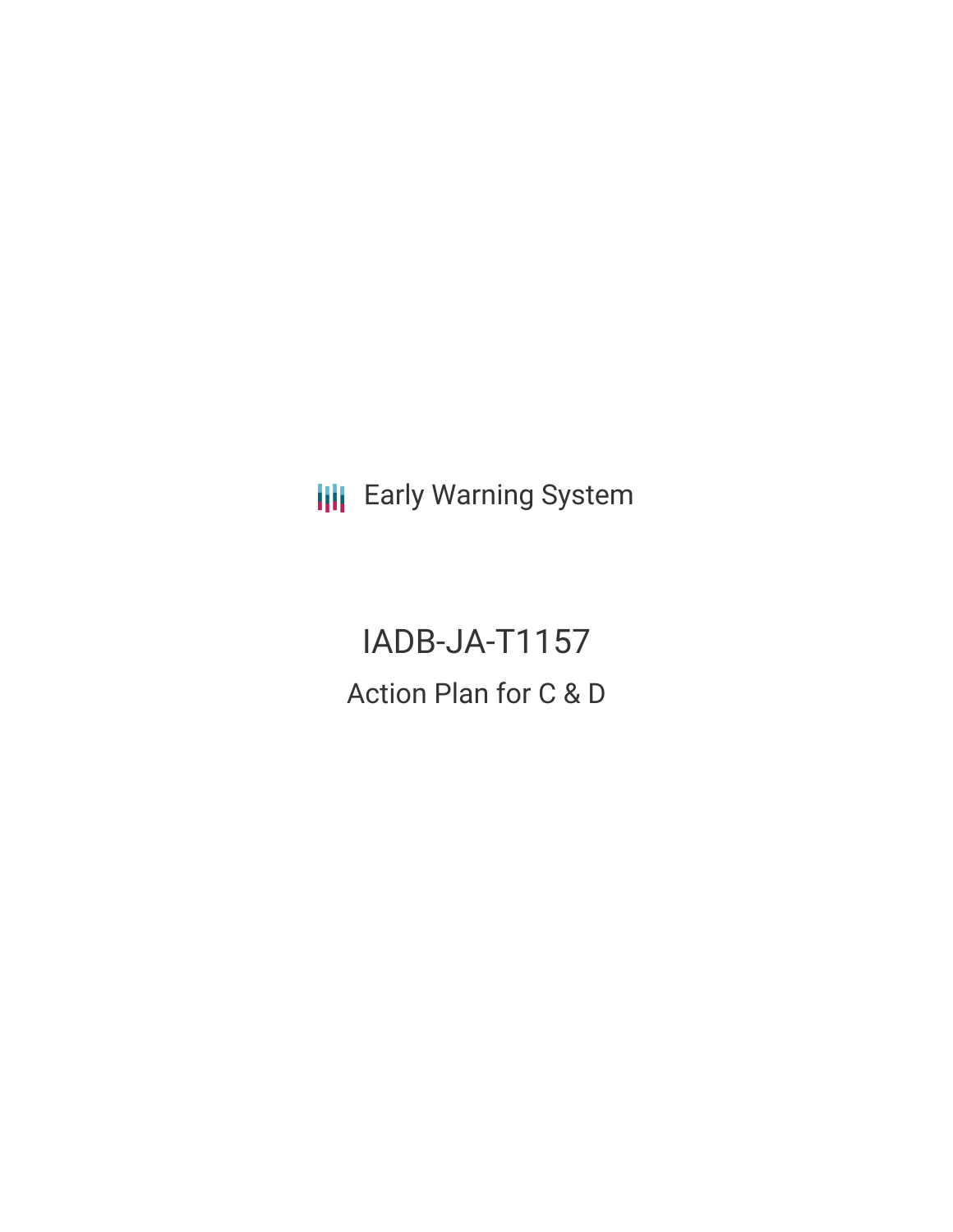## **Quick Facts**

| <b>Countries</b>               | Jamaica                                |
|--------------------------------|----------------------------------------|
| <b>Financial Institutions</b>  | Inter-American Development Bank (IADB) |
| <b>Status</b>                  | Active                                 |
| <b>Bank Risk Rating</b>        | U                                      |
| <b>Voting Date</b>             | 2018-01-02                             |
| <b>Borrower</b>                | Government of Jamaica                  |
| <b>Sectors</b>                 | <b>Technical Cooperation</b>           |
| <b>Investment Type(s)</b>      | Grant                                  |
| <b>Investment Amount (USD)</b> | $$0.33$ million                        |
| <b>Project Cost (USD)</b>      | $$0.33$ million                        |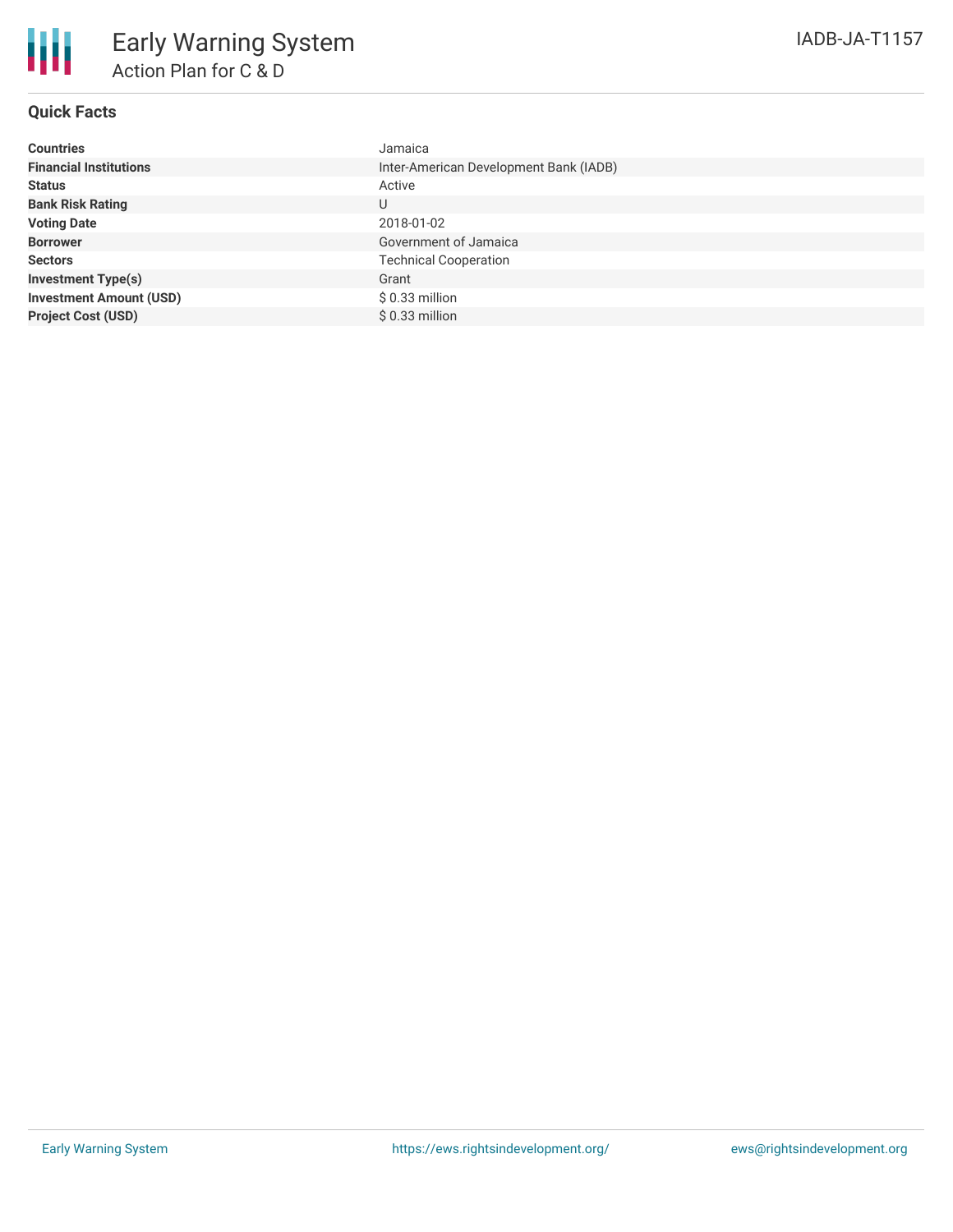

# **Project Description**

No information available at time of writing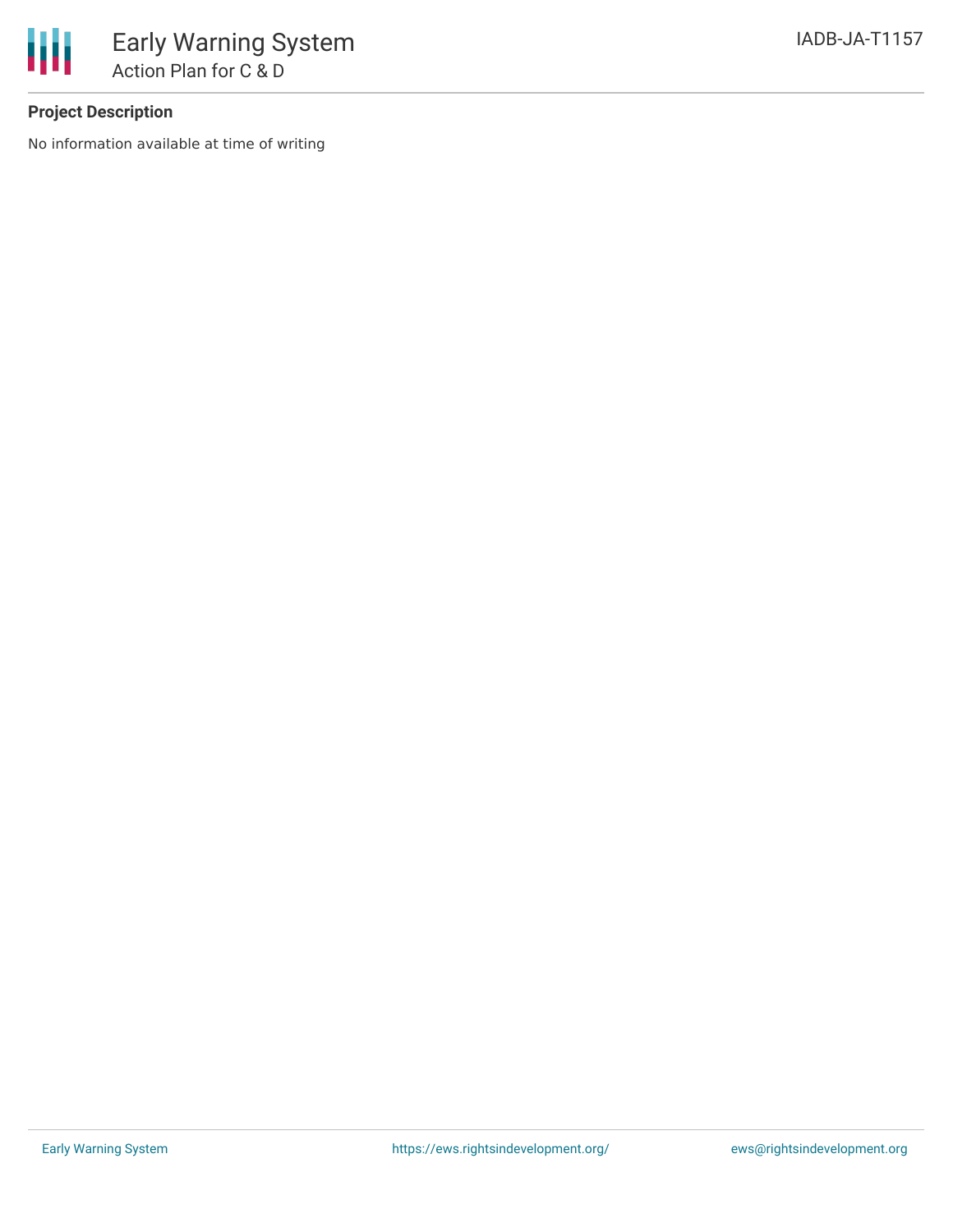### **Investment Description**

• Inter-American Development Bank (IADB)